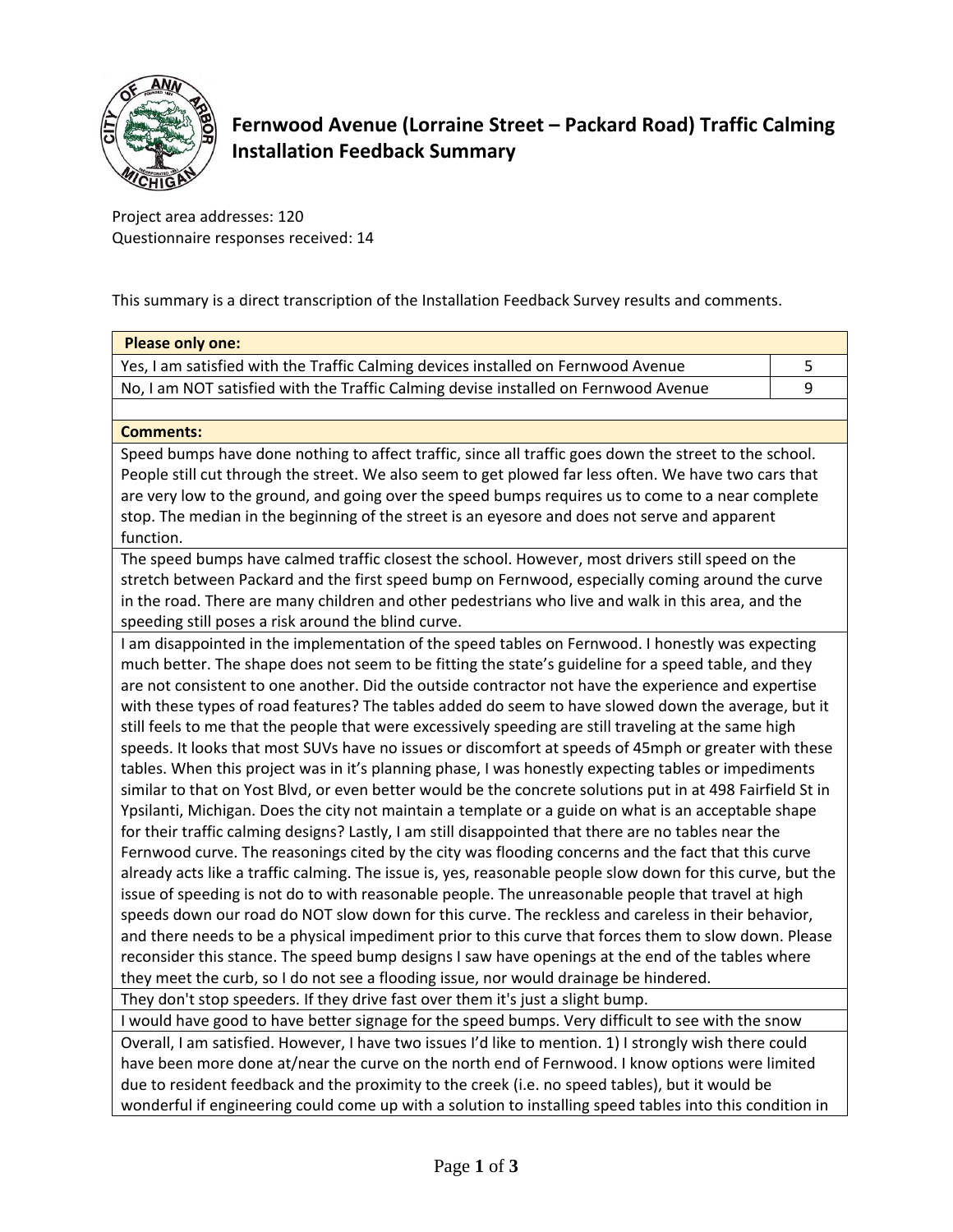the future. The north side really feels like a missed opportunity. 2) The speed table/crosswalk mid block still lacks any signage and drivers have no way of identifying this as a crosswalk until right on top of it. Crosswalk signs must be installed if this is going to be a viable safe crossing point.

The instillation was poorly done and as a result they are more like rumble strips than speed tables. They are also Inconsistent.

I like the island in the street

We still get big trucks using Fernwood + Lorraine as a shortcut to avoid turning left from Packard onto Platt. In September/October this would occur several times per day. Narrowing the road by putting in a parking-protected bikeway here would improve things significantly. Kids (and adults) on bikes would be able to more safely travel the street, parking would be clearly marked (preventing people from parking in front of mailboxes, driveways and especially fire hydrants), and the narrowed road would make trucks less likely to repeat their noisy, diesel pollutant filled "shortcut".

It's better than nothing, but it really doesn't slow traffic down as much as I was expecting. The humps are too wide and low.

I originally was uneasy about the little island proposed for Fernwood just below Packard because I thought it would interfere with traffic going north on Fernwood or turning right or left from that stretch of Fernwood onto Packard, especially during morning rush hour. Because of the pandemic, I am no longer working, so it is not an issue for me; I don't know how it is affecting others. In general, the various traffic calming devices have slowed down my driving, and I like them.

The three speed humps, are clustered in the mid section of the block. When you are on the northern end in the 3100 to 3080 area they still speed as fast as possible through the curve there. I am just repeating my initial suggestions, so nothing will really result in this comment sadly.

*Note: Staff have reviewed the concerns related to the installed devices and will be addressing them in conjunction with planned work on Fernwood Avenue as part of the city's Fiscal Year 2023 Street Preventative Maintenance Project that is expected to begin in July 2022 and continue through June 2023.*